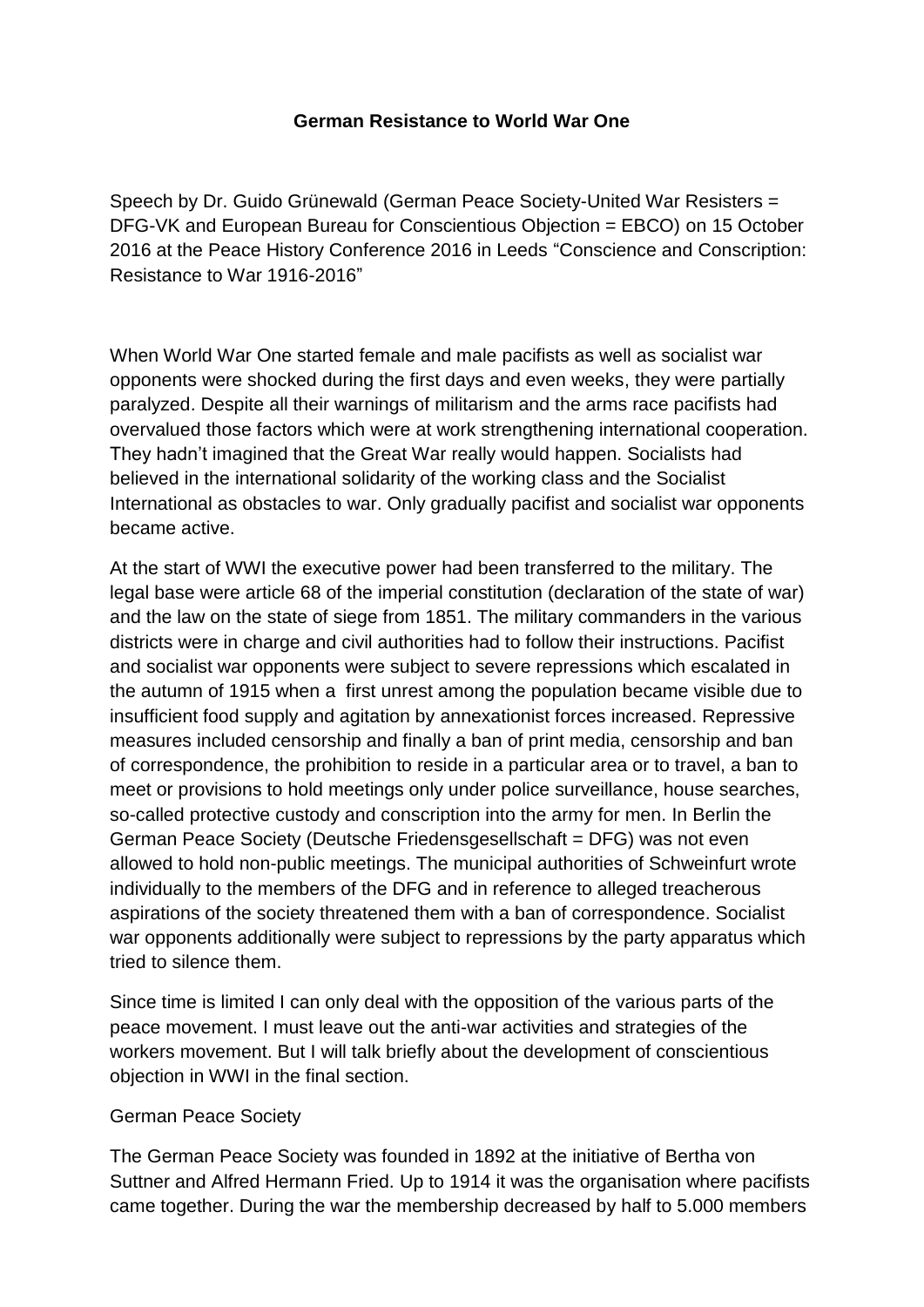but the DFG remained the largest peace organisation in Germany. For a long time the leadership of the society was convinced that Germany was waging a defensive war against Russia. In its second war leaflet from 15 August 1914 the DFG emphasized accordingly that the pacifists would fulfil their patriotic duties. With this clear commitment the leadership hoped to shake off the social isolation of the pacifists. In the same leaflet the Peace Society opposed however the demonization of the enemies and aimed at a peace agreement which was based on "a lasting community of peace and law among the European civilized nations".

With this strategy of the diagonal – pacifist internationalism and pacifist patriotism as two elements of the same ethos – the leadership of the Peace Society tried to preserve the organisation through the war, to continue pacifist work as far as possible and to keep contact with the international peace movement to the greatest possible extent. But since autumn 1915 the society was capable to act only in a very limited way due to bans and repressions. An attempt to create a seemingly harmless substitute organisation failed. The Central Office for International Law (Zentralstelle Völkerrecht) was founded in December 1916 but already in January 1917 it was forbidden to advertise or to make public declarations. Pacifists focussed their work to fight demands for excessive annexations which were aggressively put forward by nationalist forces, large business associations and the military. But the pacifists tried in vain to be heard by the government or the Foreign Office by submitting memoranda and letters. The Peace Society saw the war in Western Europe as a cultural catastrophe und advocated a negotiated peace which included the restoration of Belgian sovereignty but for Alsace-Lorraine until 1918 only autonomy in a German federal state. In contrast the war in the East was regarded to be a defense against a reactionary regime and as a war of liberation for the peoples which were oppressed by Russian imperialism. After the February revolution in Russia the Peace Society consistently changed its position and advocated a negotiated peace also with Russia; it strongly protested against the dictate of Brest Litowsk.

The German pacifists failed to have a sincere and productive dialogue with pacifists in the hostile states during WWI apart from some contacts with English pacifists. The Foreign Office allowed some German pacifists to participate in a few international meetings, for example in the conference early April 1915 in the Hague which was organized by the Nederlandsche Anti-Oorlog –Raad (Dutch Anti War Council) and which adopted a minimal program for a lasting peace. But it were mostly pacifists from neutral states and from the central powers who participated in such meetings. Especially the French pacifists refused any discussion with their German counterparts during the war. On the one hand the reason were some comments by Ludwig Quidde, chairman of the Peace Society, who as a parliamentarian was isolated in his liberal Free People's Party (Freie Volkspartei) and especially towards the outside world sometimes made tactical national remarks. On the other hand French pacifists took increasingly a jusqaboutinist position regarding the defeat of Prussian-German militarism as a precondition for a just peace settlement.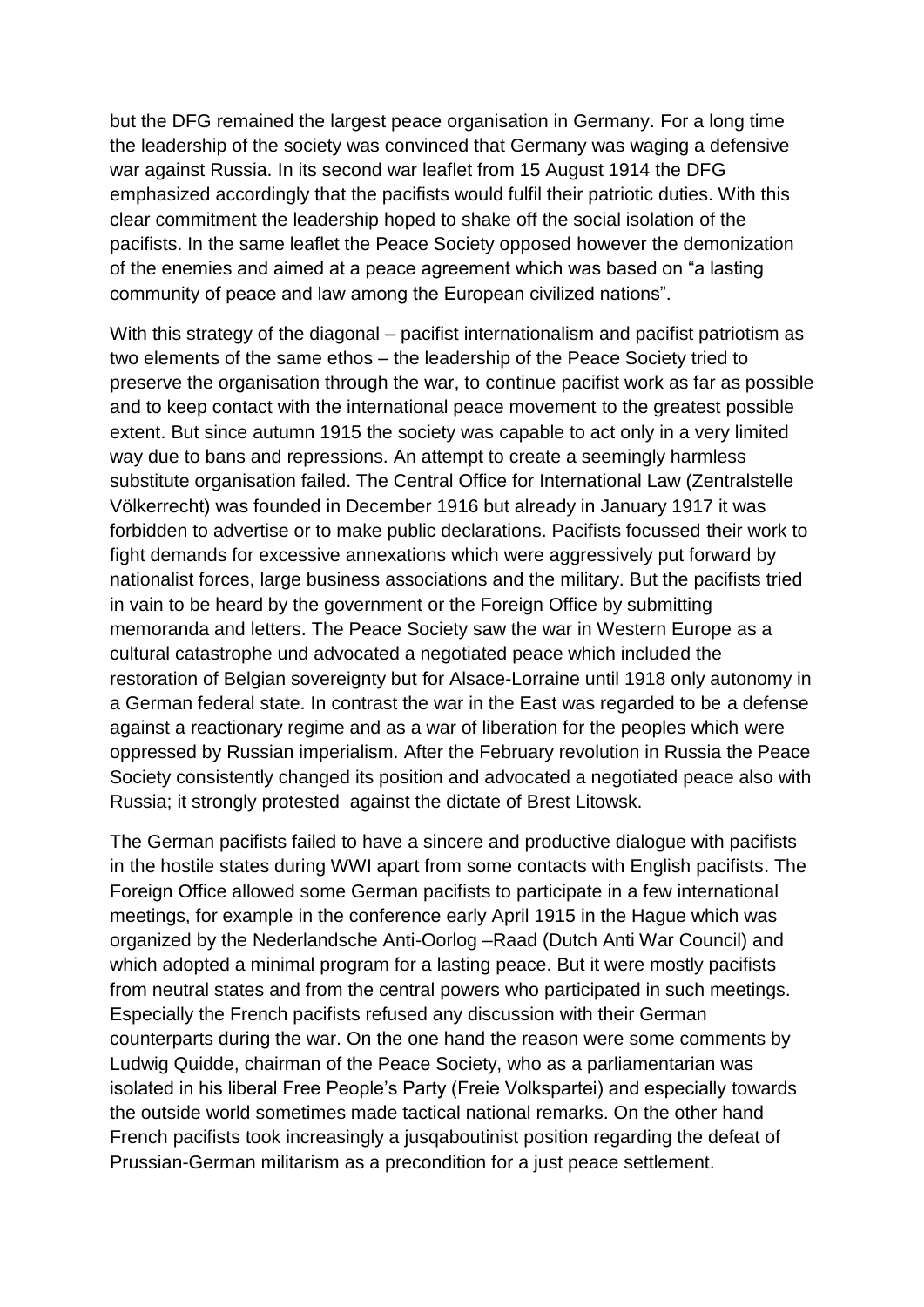It was only in 1917 that the Peace Society changed major views. Instead to demand reductions in armament the slogan was now "immediate universal radical disarmament". States were asked to renounce parts of their sovereign rights in favour of the League of Nations which had to be created. For the first time the Peace Society explicitly addressed the relationship between domestic and foreign policy. It demanded the democratisation of the political institutions including women's suffrage, ministerial responsibility to the parliament and parliamentary control of the foreign policy. Moreover the DFG denounced war profits and advocated public control of the arms industry. After the war it also demanded protection for workers and an international social legislation in order to combat economic and social inequality.

### League New Fatherland

In November 1914 the League New Fatherland ( Bund Neues Vaterland = BNV) was founded in Berlin, it later became the German League for Human Rights. The League was not aiming at mass propaganda but saw itself as a small but active circle of likeminded people who could exert influence because of their scientific contributions, their social status and their personal reputation. Within a short time the League succeeded in gaining members among pacifists, diplomats, natural scientists, sociologists, writers and liberal democratic politicians. About 30 of its members came from the Peace Society, overall membership was not more than 150 during the war, among them Albert Einstein, Kurt Eisner, Hellmuth von Gerlach and the co-founder Otto LehmannRussbüldt. In contrast to the Peace Society the League addressed democratic shortcomings and social problems from the beginning. It regarded a fundamental transformation of the political system and of social policy as a necessary precondition for a change of German foreign policy. During the November Revolution of 1918 the League called for a democratic socialist republic. The democratization of Germany was also early demanded by German pacifists who had gone into exile to **Switzerland** 

It was clear to the League that a reorientation of the German policy would not be possible without the collaboration of the Social Democrats. During the last years before 1914 there had been a cautious rapprochement between pacifists one the one hand and the revisionist wing and the centre of the Social Democratic Party on the other hand. The League succeeded in establishing contacts to all social democratic war opponents including the right wing of the party and the circle around Karl Liebknecht. Most convergence of views existed with left-wing socialists who founded the Independent Social Democratic Party (USPD) in 1917. In contrast the revolutionary left insisted that the socialist revolution was a precondition for peace. Nevertheless some wealthy members of the League paid largely for 8 leaflets by which the Spartakus group in late January 1918 supported the political strike of 400.000 workers in Berlin alone – about one million all over Germany - calling for a quick peace settlement without annexations. But also the League since 1915 was capable to act only in a very limited way due to repressive measures; its two female secretaries were both imprisoned for weeks.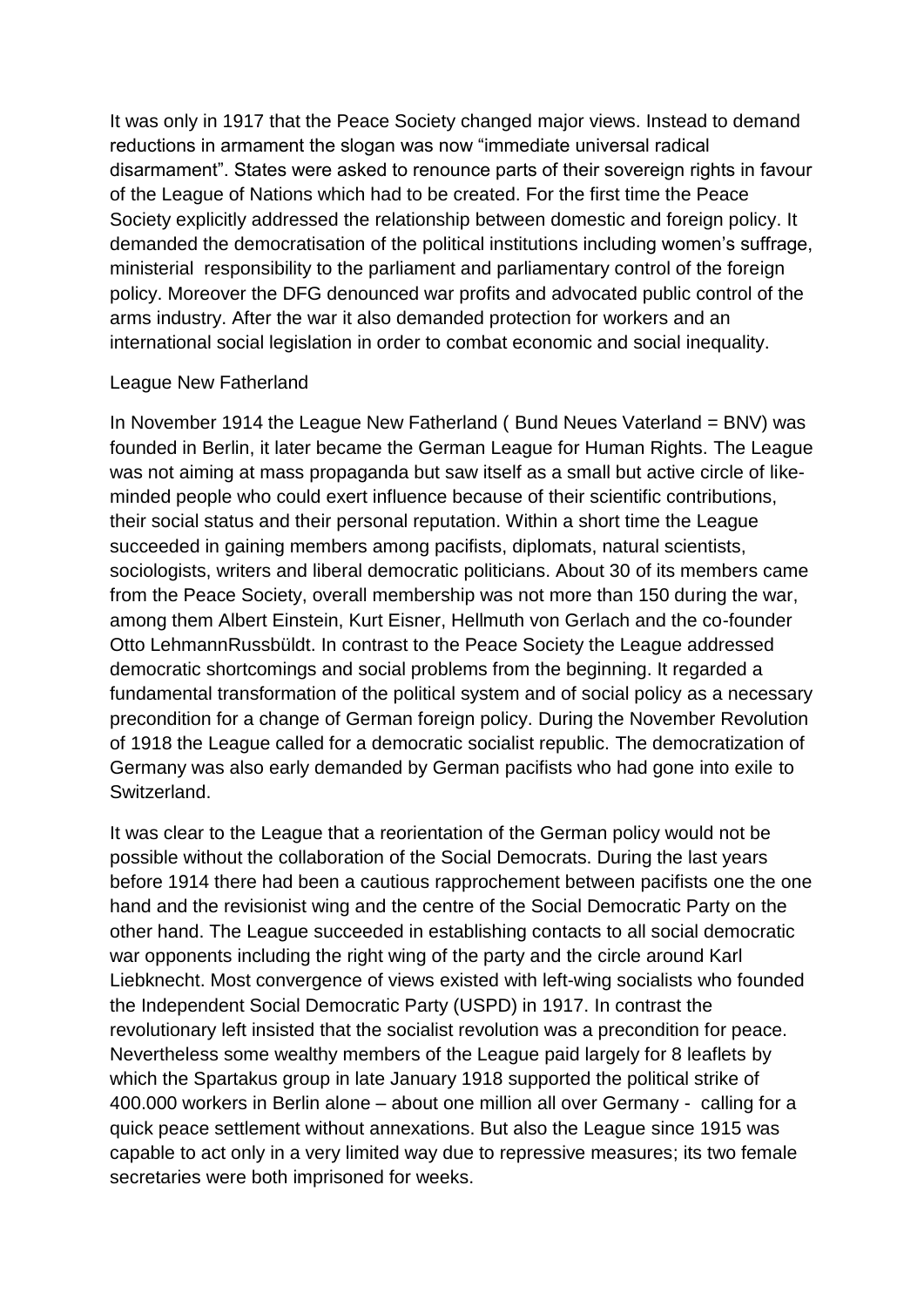# National Committee of Women for Permanent Peace, German Section

In Germany too, an independent women's peace movement developed during WWI. Key drivers were dissatisfaction with the hesitant attitude of the Peace Society and the international women's peace conference in the Hague 28 April to 01 May 1915.From this conference originated the International Committee of Women for Permanent Peace and national committees in various countries. Even though most conference participants came from neutral countries and the Central Powers in contrast to men pacifist women from the countries at war succeeded to keep some contacts based on common abhorrence of the mass murdering and on the rejection of stirred-up feelings of hatred. The conference demanded inter alia equal rights for women, the democratization of political institutions, universal disarmament and a fast end to the war by means of a mediating conference of neutral states. The meeting sent two missions to leading politicians from neutral countries and countries at war.In most cases the women had longer talks with the target persons but couldn't achieve a lasting effect.

With this international initiative and with their activities in Germany the pacifist women – who were combated by the mainstream women's organizations – acted more radical and courageous than many male pacifists. They mostly stopped to give consideration to national interests and demanded a quick end of the war with reference to their role as mothers. In particular Anita Augspurg and Lida Gustava Heyman stood for a gender-based pacifism: war was the product of male insanity, peace an issue for women. Others like Minna Cauer or Helene Stöcker refused to regard peace as a gender issue. Before 1914 there had been numerous controversies with female socialist war opponents around Clara Zetkin and Rosa Luxemburg. During the war a rapprochement took place without either side giving up their basic position. Anyway also the pacifist women could act only in a very limited way. They succeeded to build a network consisting of small groups or individual women in more than 20 towns. Due to this loose structure it was not possible to formally forbid the womens's committee. But the authorities effectively suspended its activities by bans and repressions against the leading women.

In late spring 1917 protests of Catholic priests against the war began particularly in Bavaria which increased after the papal peace note from 01 August 1917. From this beginnings the German Catholic's Peace Association (FDK = Friedensbund Deutscher Katholiken) developed after the war.

### Conscientious Objection in Germany during WWI

Mainstream pacifism in Germany rejected conscientious objection until far into WWI. The Peace Society took it for granted that the fatherland had to be defended with arms when attacked. In the military penal code of 1872 conscientious objection is not even mentioned too inconceivable seemed to be the idea alone. Objectors therefore could only be condemned for absence without leave or insubordination.